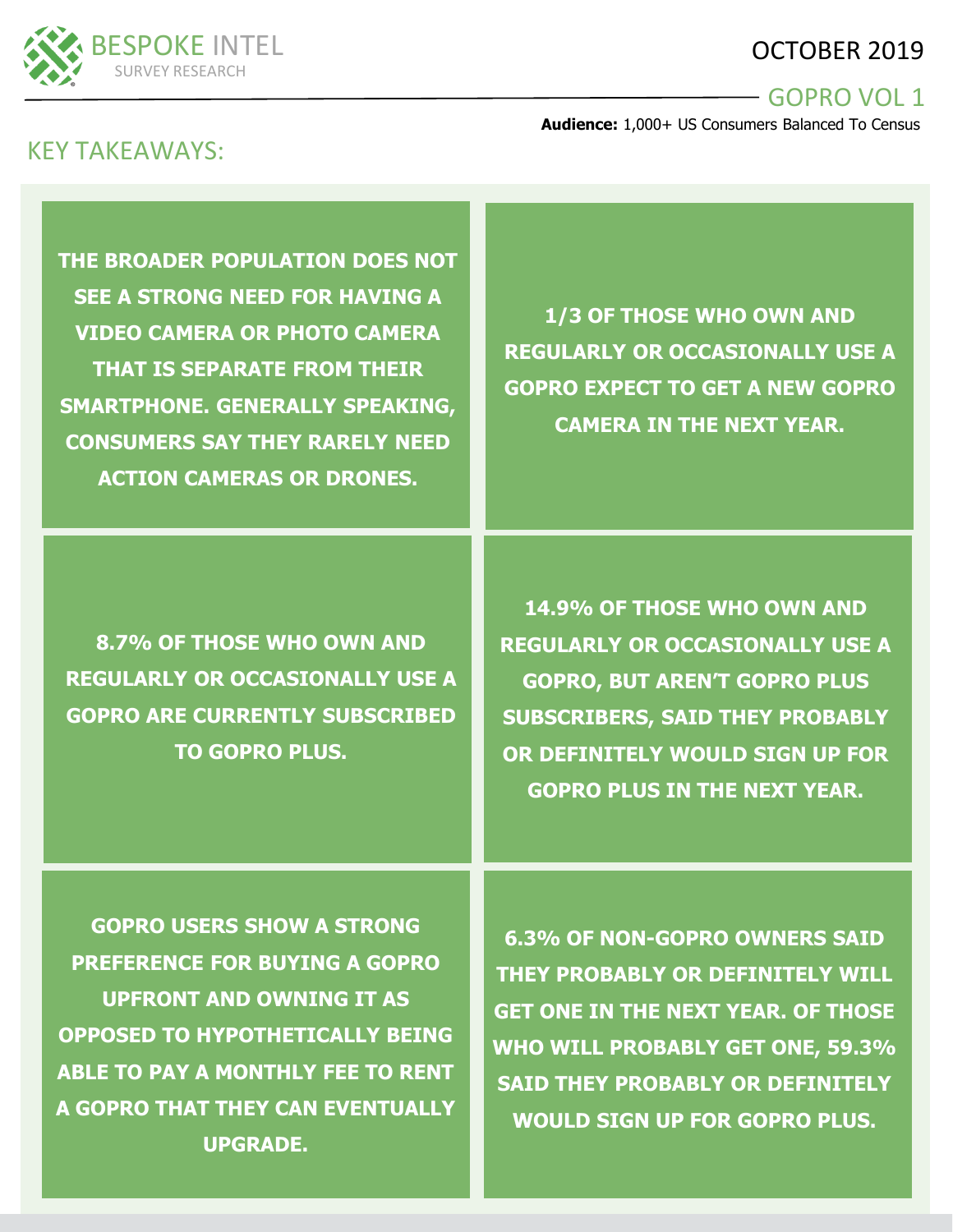# MARKET SIZING

FOR PERSONAL USE ONLY—DO NOT FORWARD OR REDISTRIBUTE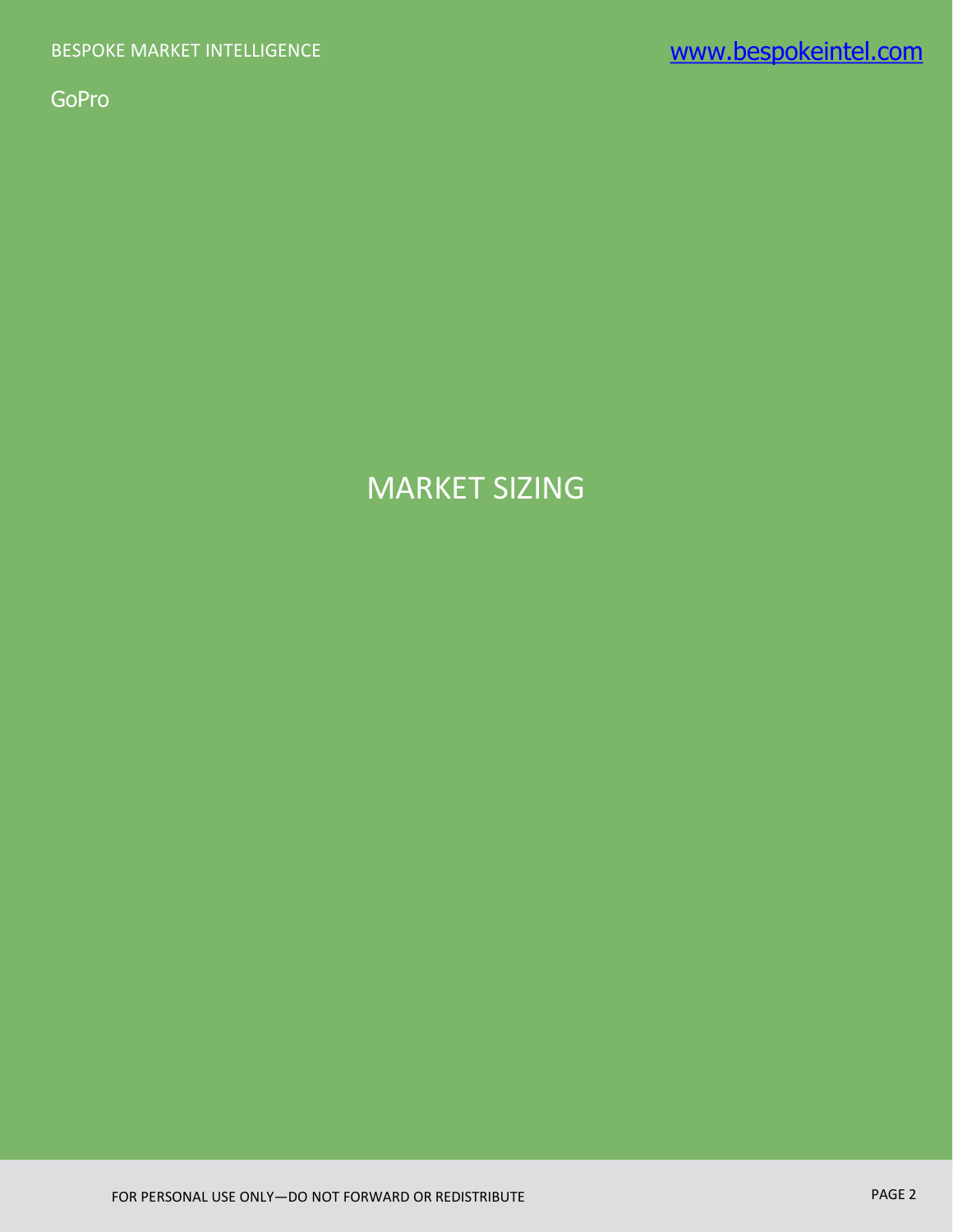# HOW IMPORTANT DO YOU THINK IT IS TO HAVE THE FOLLOWING IN ADDITION TO THE CAMERA ON YOUR SMARTPHONE?

Posed to all respondents and to respondents who currently use GoPro camera(s).

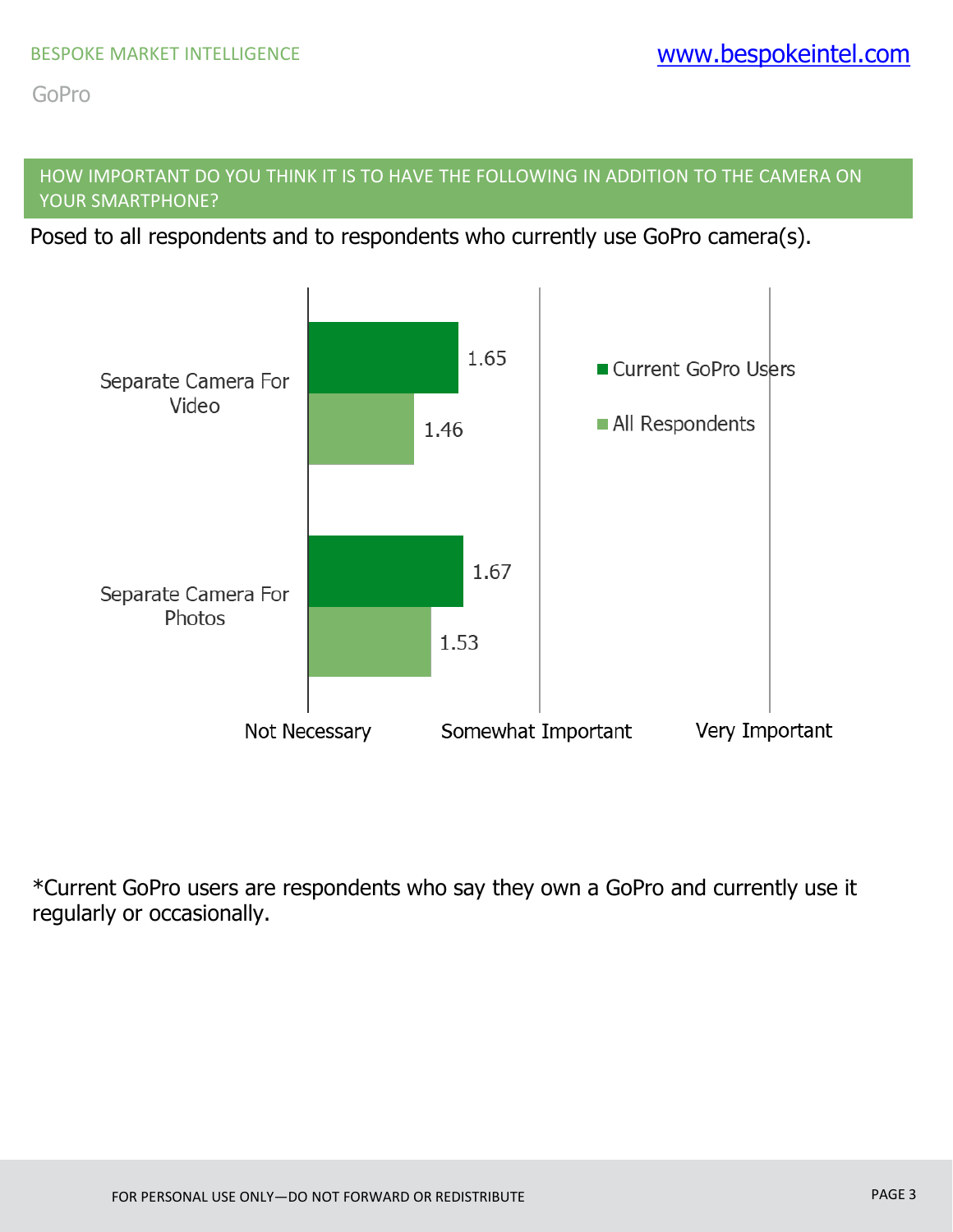#### DO YOU EVER HAVE A NEED FOR THE FOLLOWING TYPES OF PRODUCTS?

Posed to all respondents and to respondents who currently use GoPro camera(s).

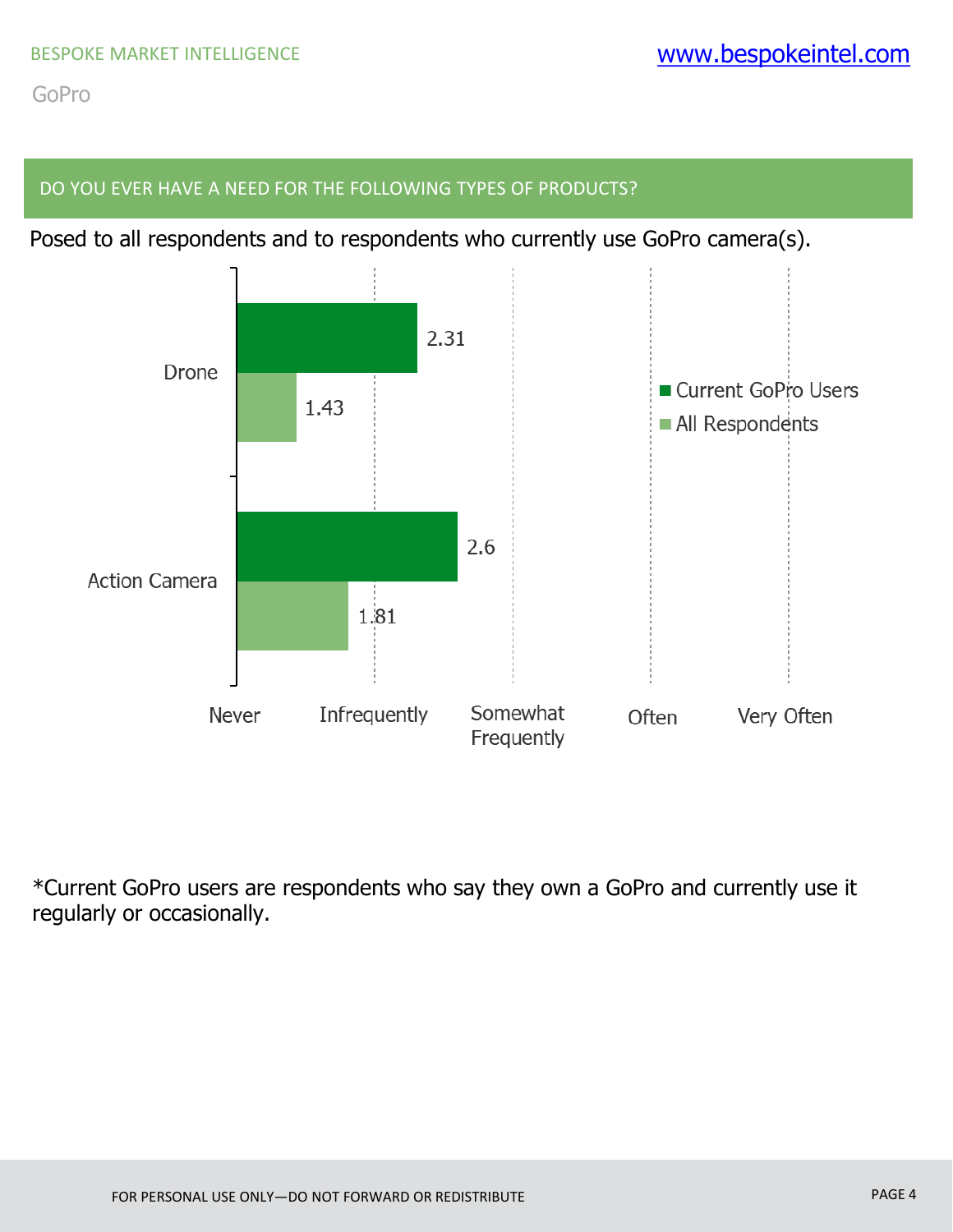#### WHICH OF THE FOLLOWING BEST DESCRIBES YOUR EXPERIENCE WITH GOPRO CAMERAS?

Posed to all respondents and to respondents who currently use GoPro camera(s).

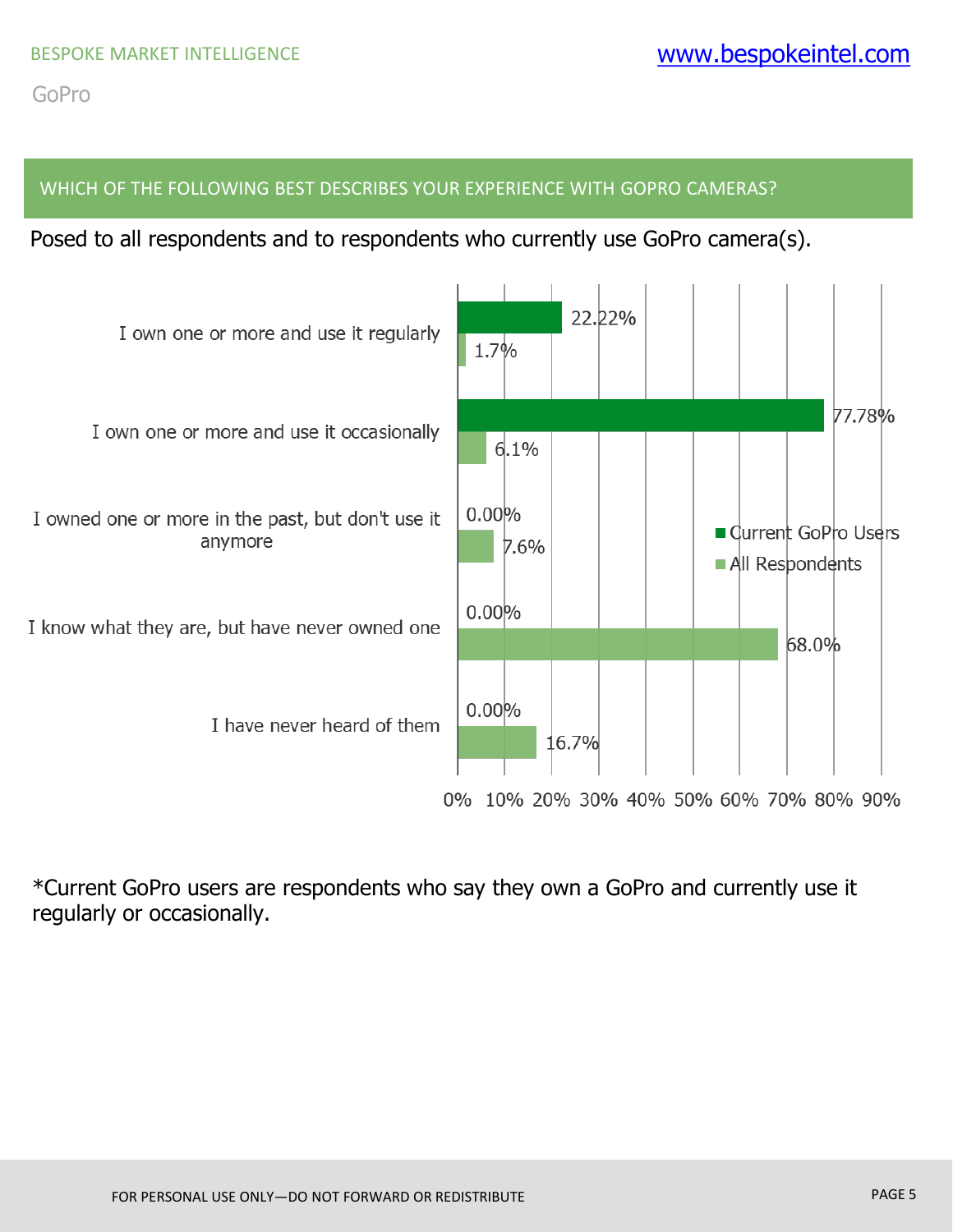# GOPRO CUSTOMERS

FOR PERSONAL USE ONLY—DO NOT FORWARD OR REDISTRIBUTE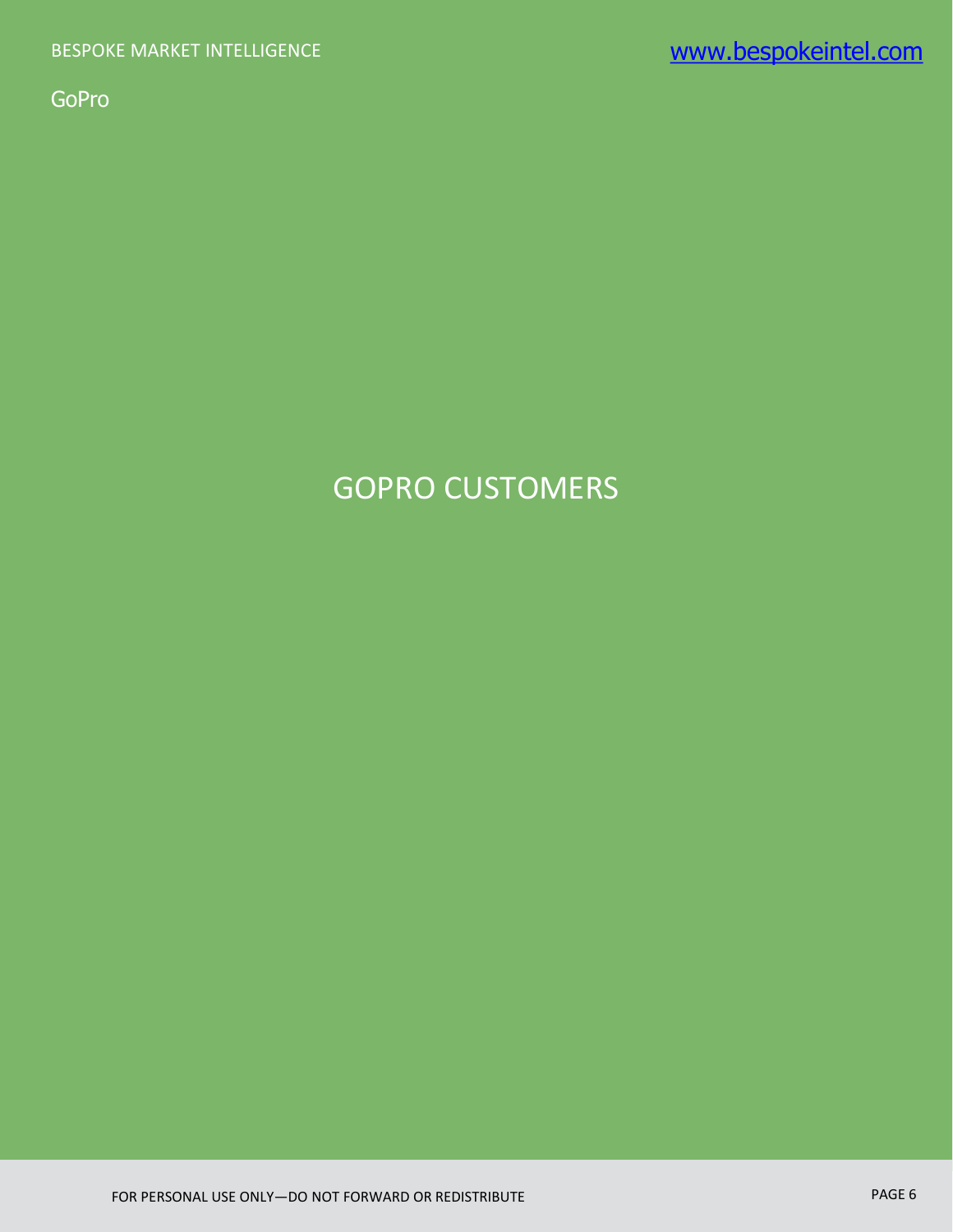# WHEN DID YOU MOST RECENTLY BUY A GOPRO CAMERA?

Posed to all GoPro camera owners and to respondents who currently use GoPro camera(s).

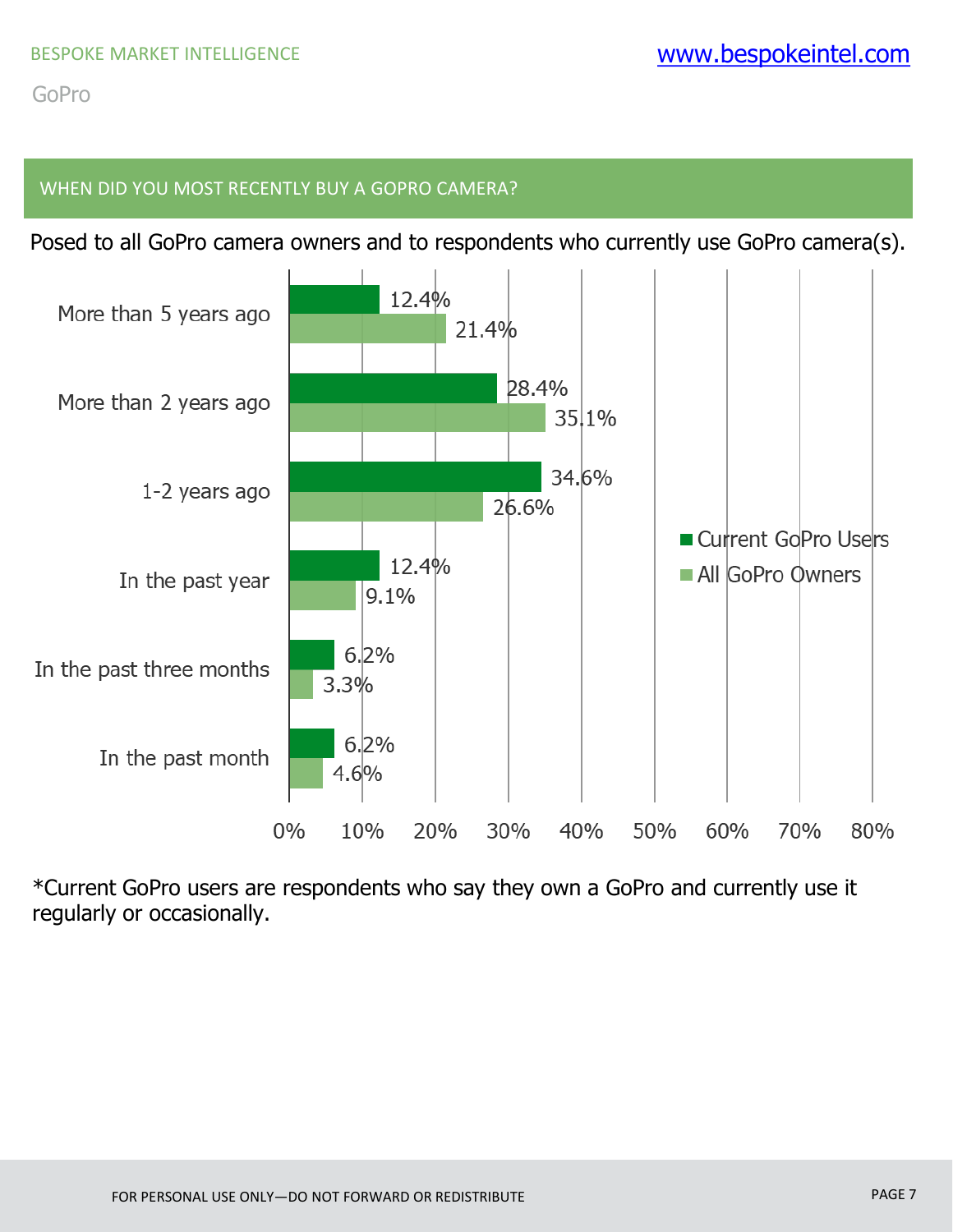## WHEN WOULD YOU EXPECT TO GET ANOTHER GOPRO CAMERA?

Posed to all GoPro camera owners and to respondents who currently use GoPro camera(s).

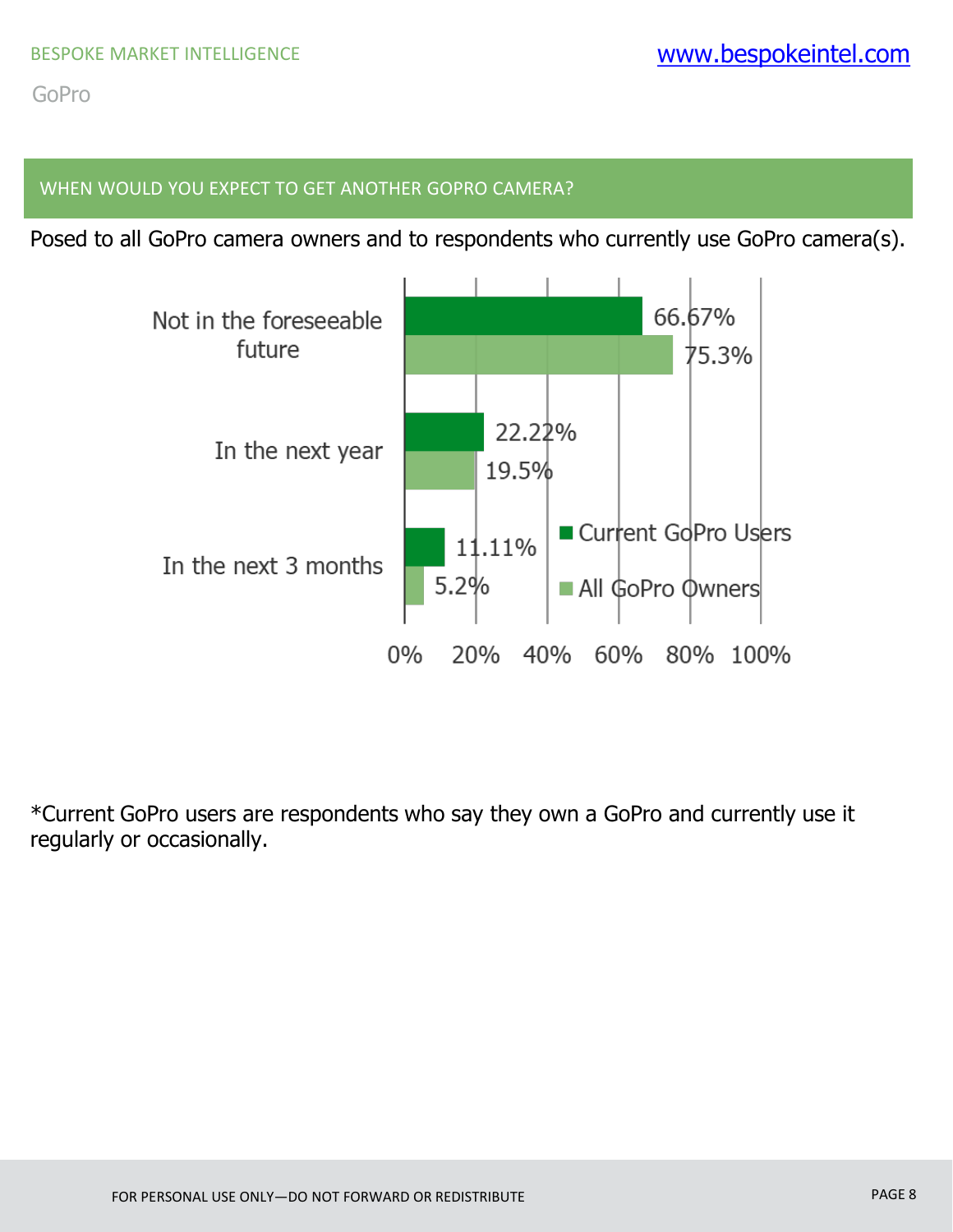#### HOW MANY GOPRO CAMERAS DO YOU OWN?

Posed to all GoPro camera owners and to respondents who currently use GoPro camera(s).

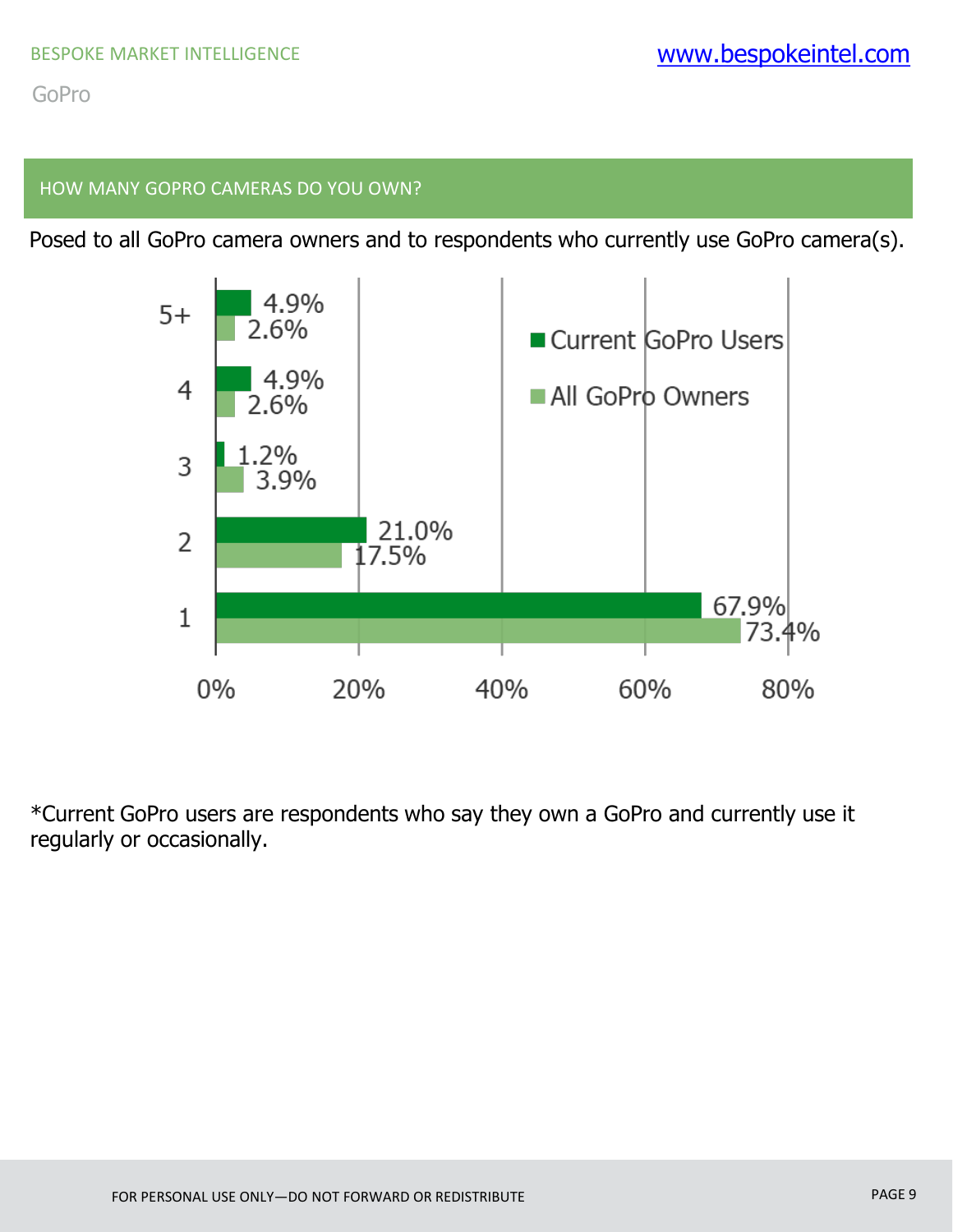#### ARE YOU CURRENTLY A SUBSCRIBER TO GOPRO PLUS?

Posed to all GoPro camera owners and to respondents who currently use GoPro camera(s).

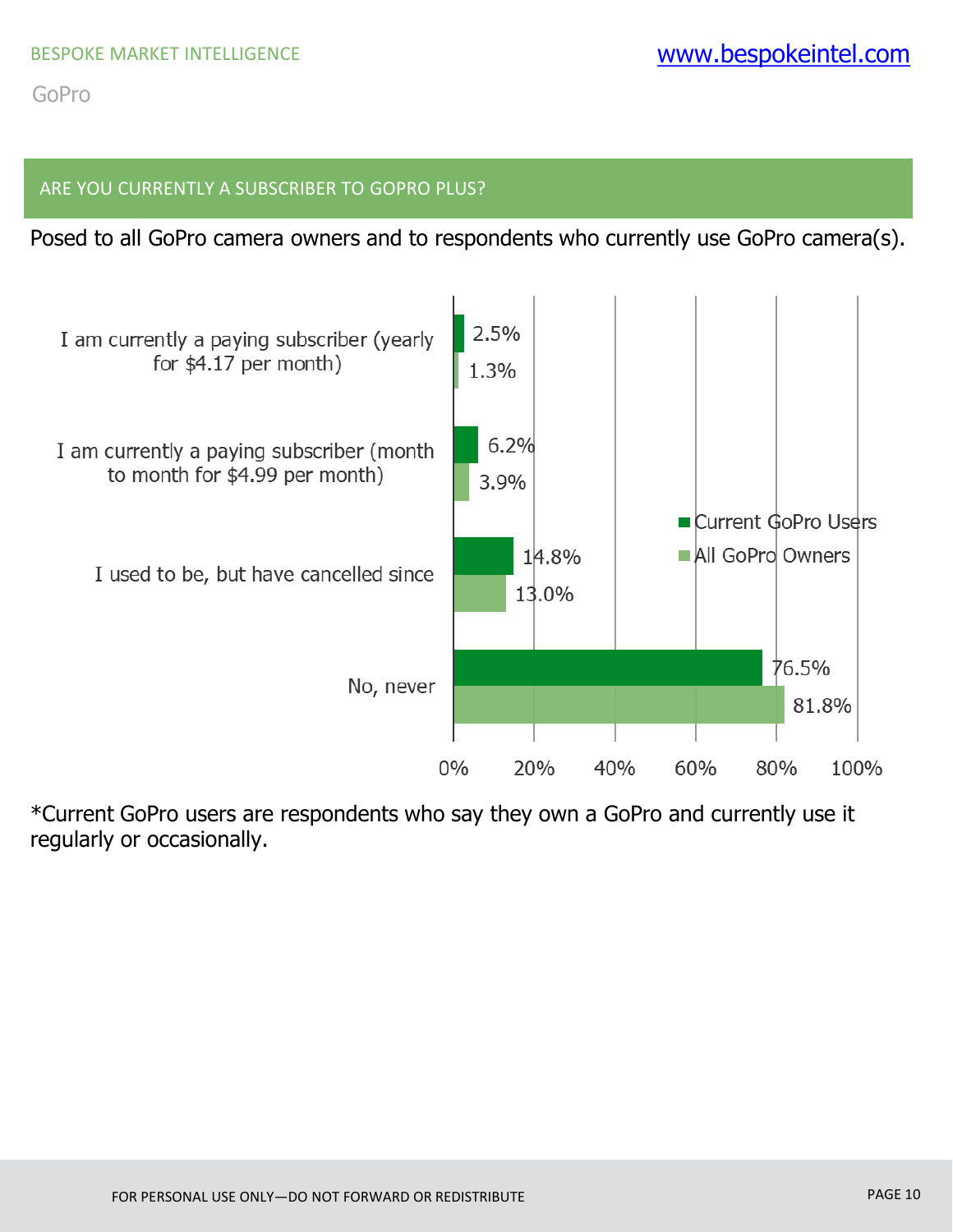### WHY ARE YOU NOT A SUBSCRIBER TO GOPRO PLUS? (SELECT ALL THAT APPLY)

Posed to all GoPro camera owners and to respondents who currently use GoPro camera(s) – who are not currently subscribed to GoPro Plus.

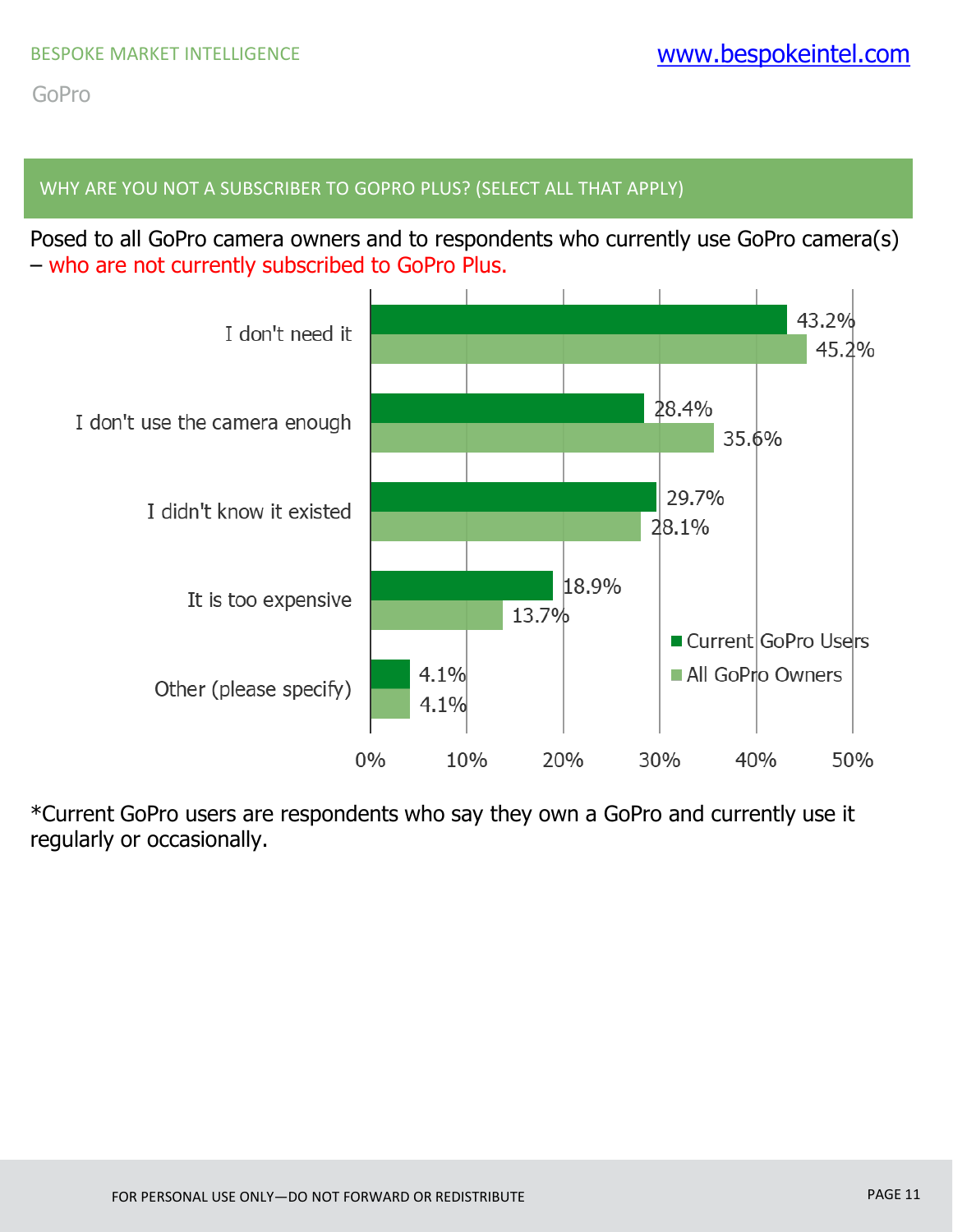### HOW SATISFIED ARE YOU WITH THE GOPRO PLUS SUBSCRIPTION?

# Posed to GoPro Plus Subscribers (n=8)

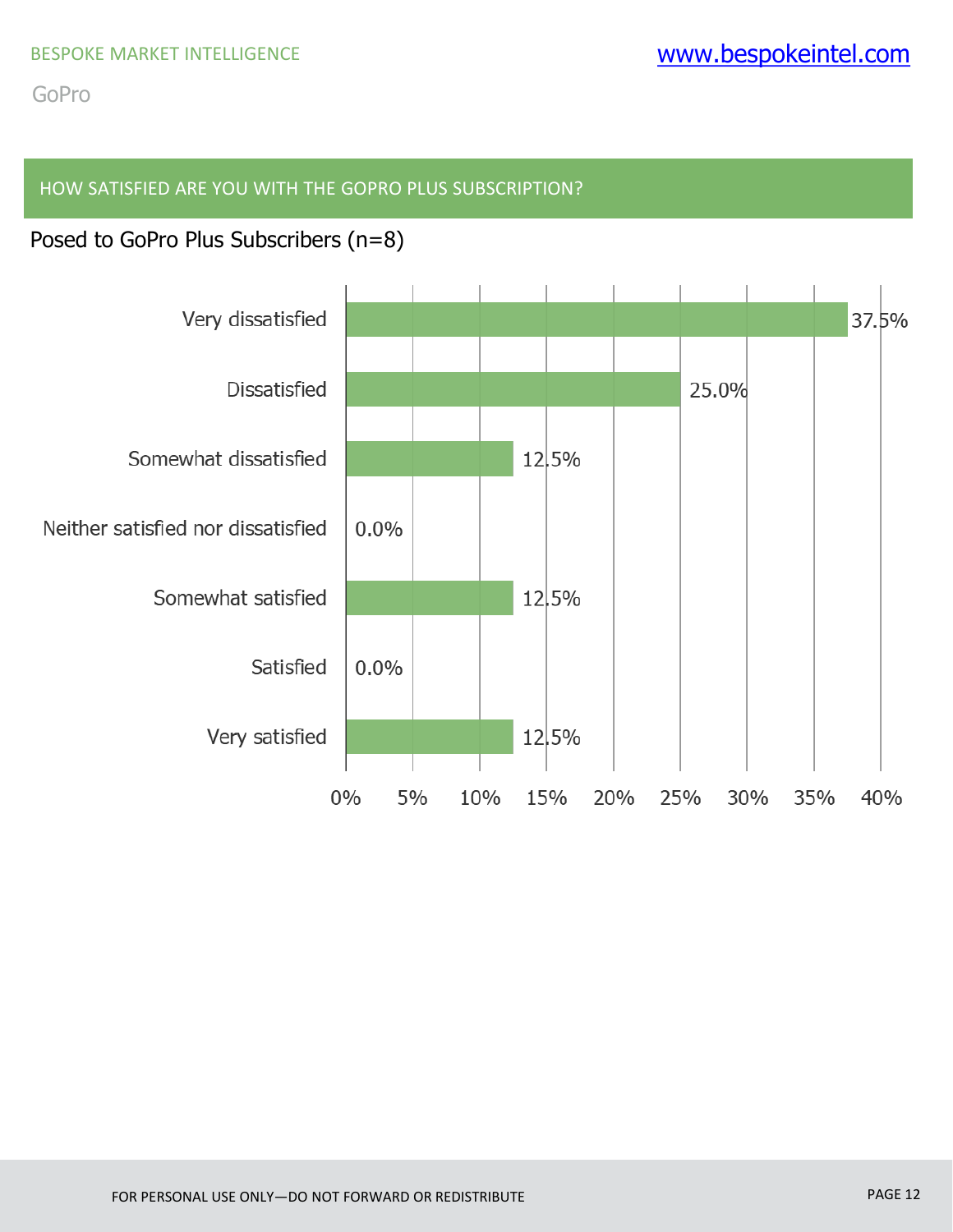#### HOW LIKELY ARE YOU TO SIGN UP FOR THE GOPRO PLUS SUBSCRIPTION IN THE NEXT YEAR?

Posed to all GoPro camera owners and to respondents who currently use GoPro camera(s).



\*We explained to respondents:

Price is \$4.99 per month or \$4.17 per month if you pay for a year up front and features include a) unlimited cloud storage b) replace broken GoPros c) 50% off mounts and accessories.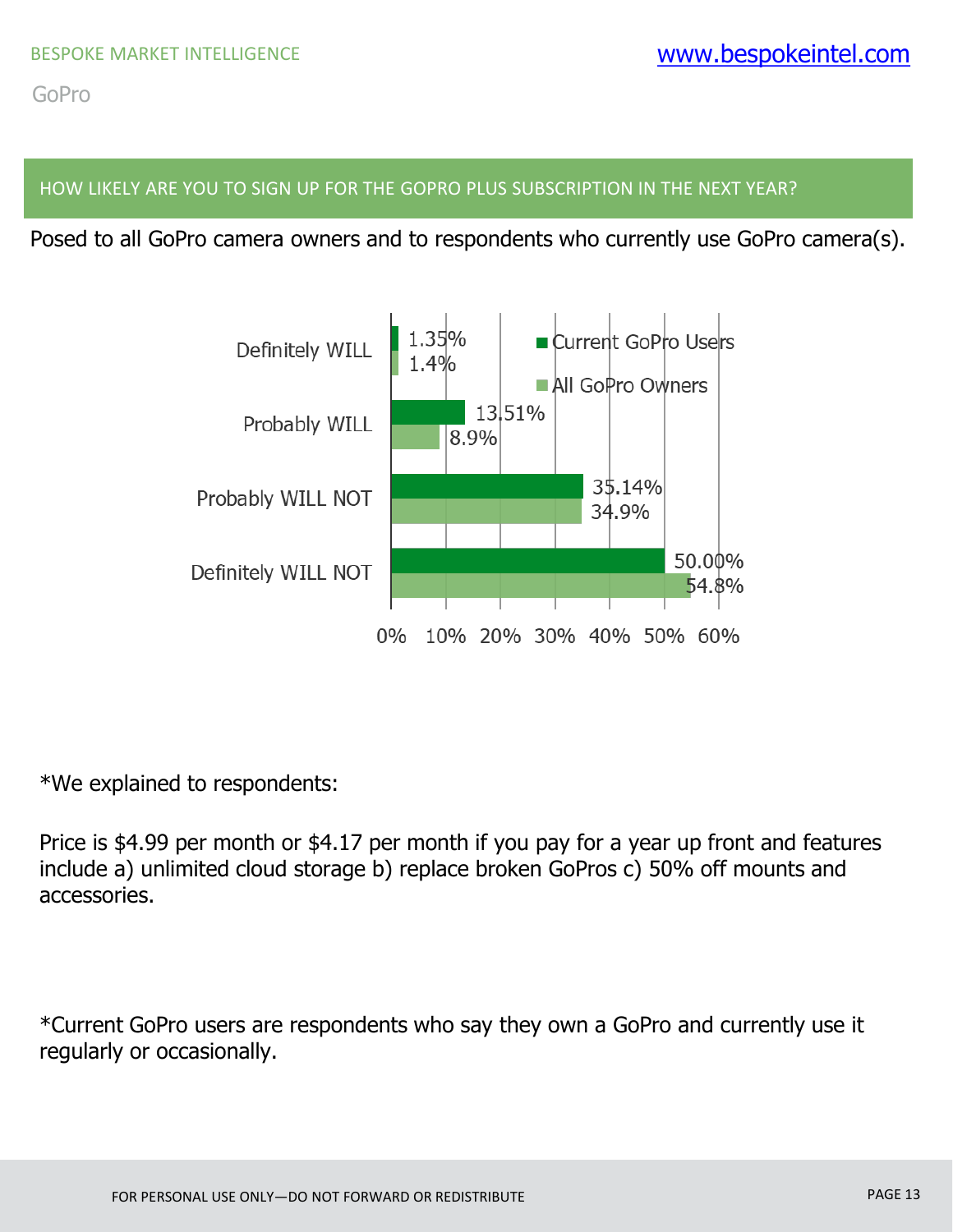#### WHICH OF THE FOLLOWING WOULD BE PREFERABLE TO YOU?

Posed to all GoPro camera owners and to respondents who currently use GoPro camera(s).

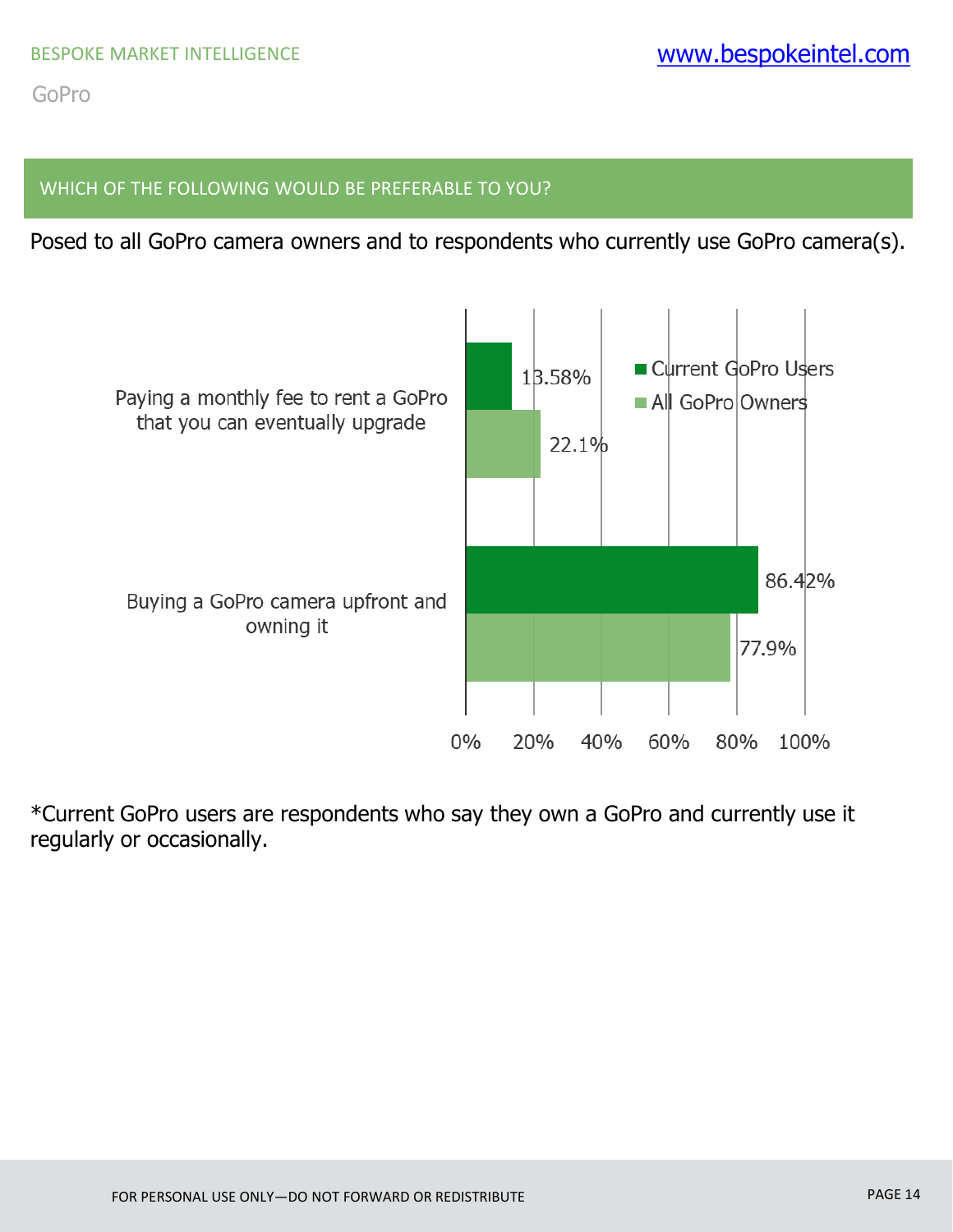# NON GOPRO OWNERS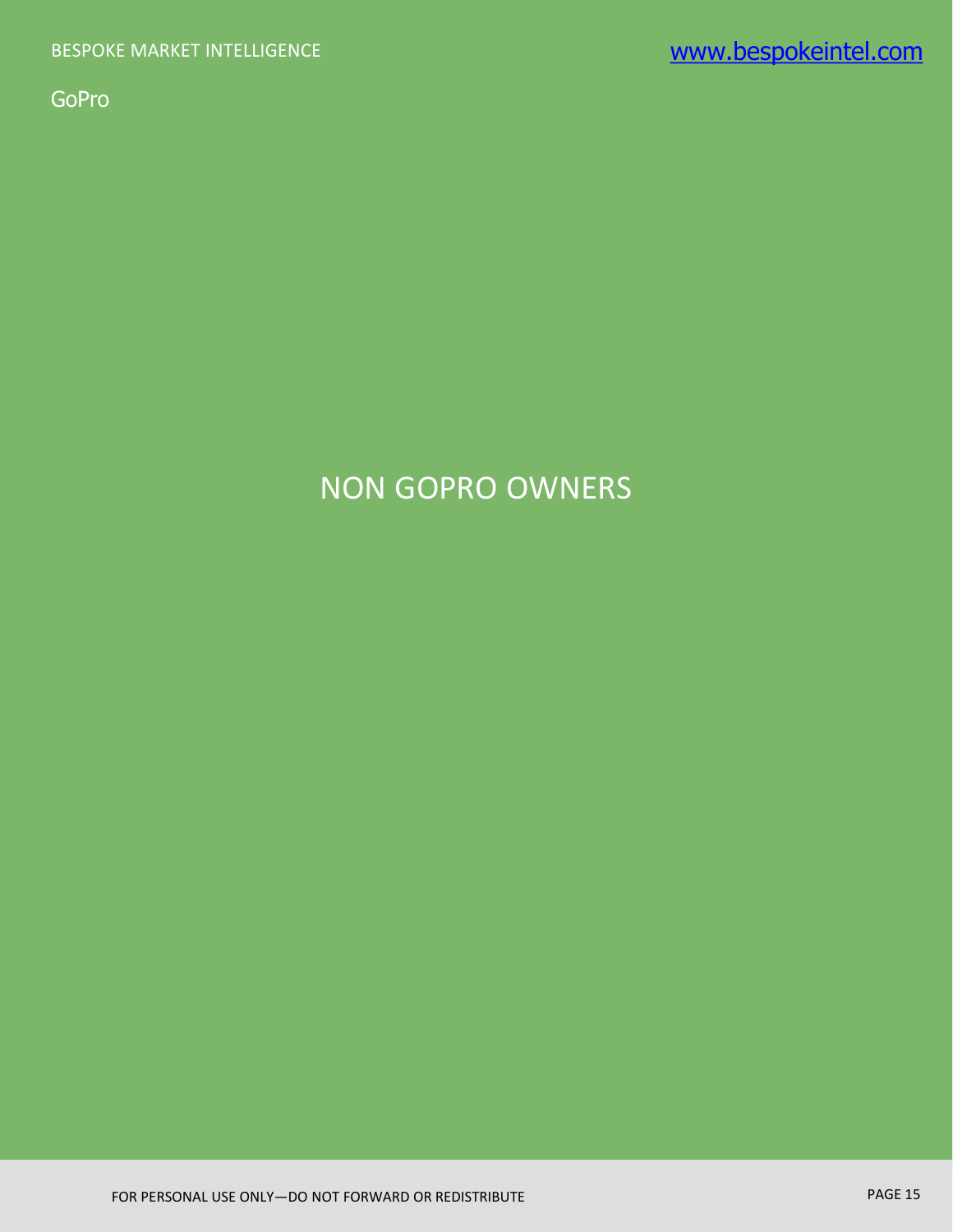#### HOW LIKELY ARE YOU TO BUY A GOPRO CAMERA IN THE NEXT YEAR?



Posed to respondents who have never owned a GoPro

0% 10% 20% 30% 40% 50% 60%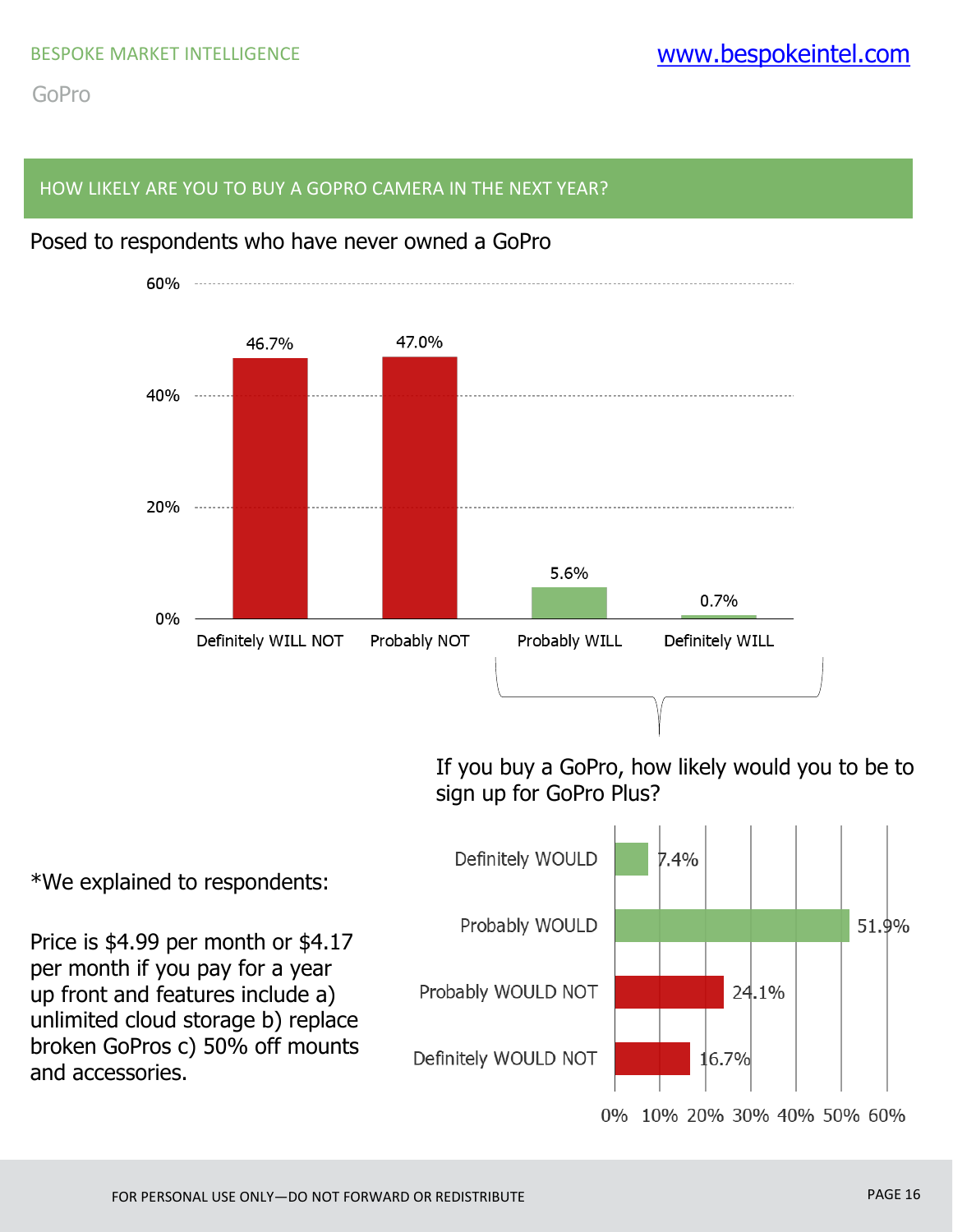#### HOW LIKELY ARE YOU TO BUY A GOPRO CAMERA IN THE NEXT YEAR?



# Posed to respondents who have never owned a GoPro

Why are you unlikely to get a GoPro camera in the next year?

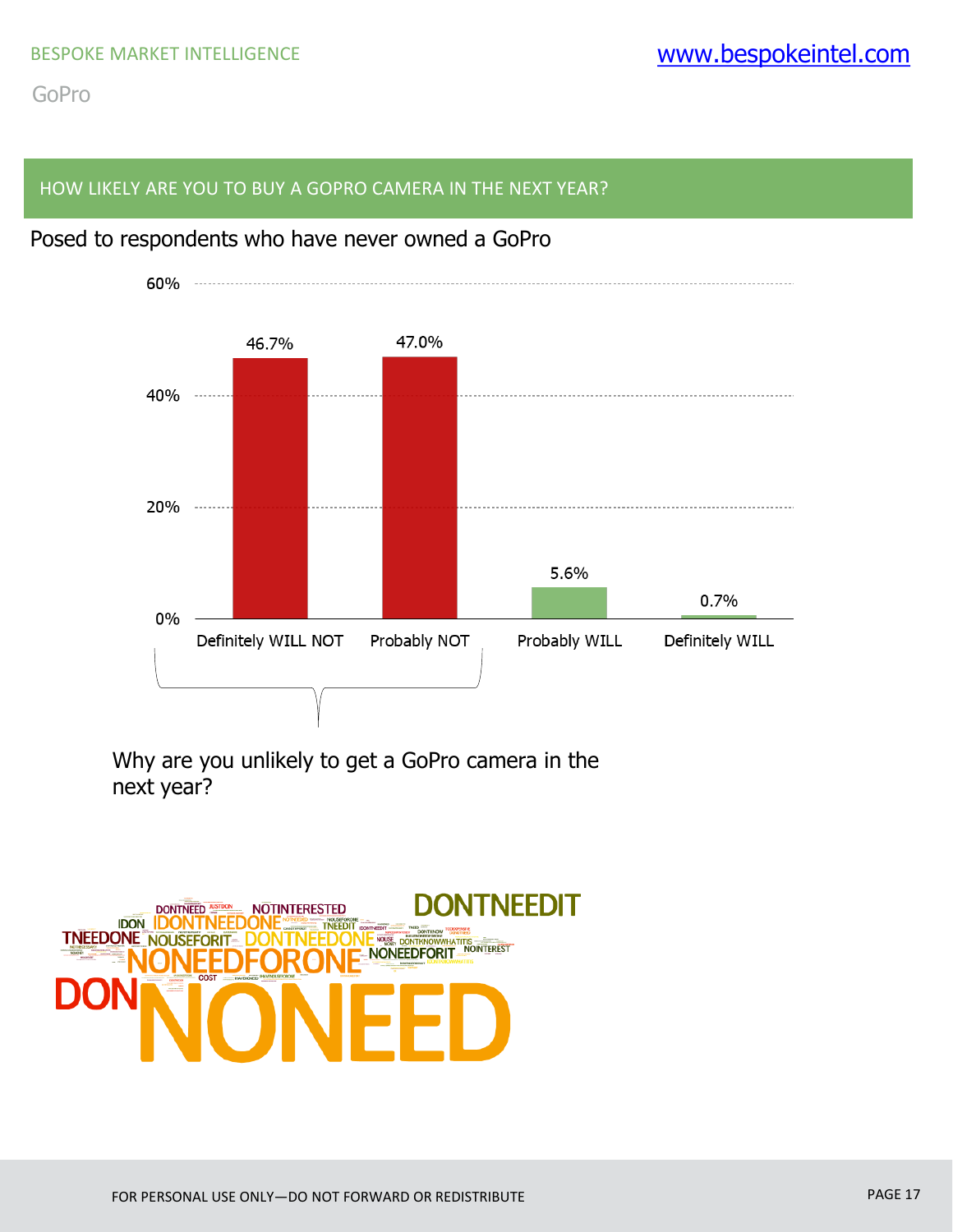# GOPRO DEMOGRAPHICS AND CHARACTERISTICS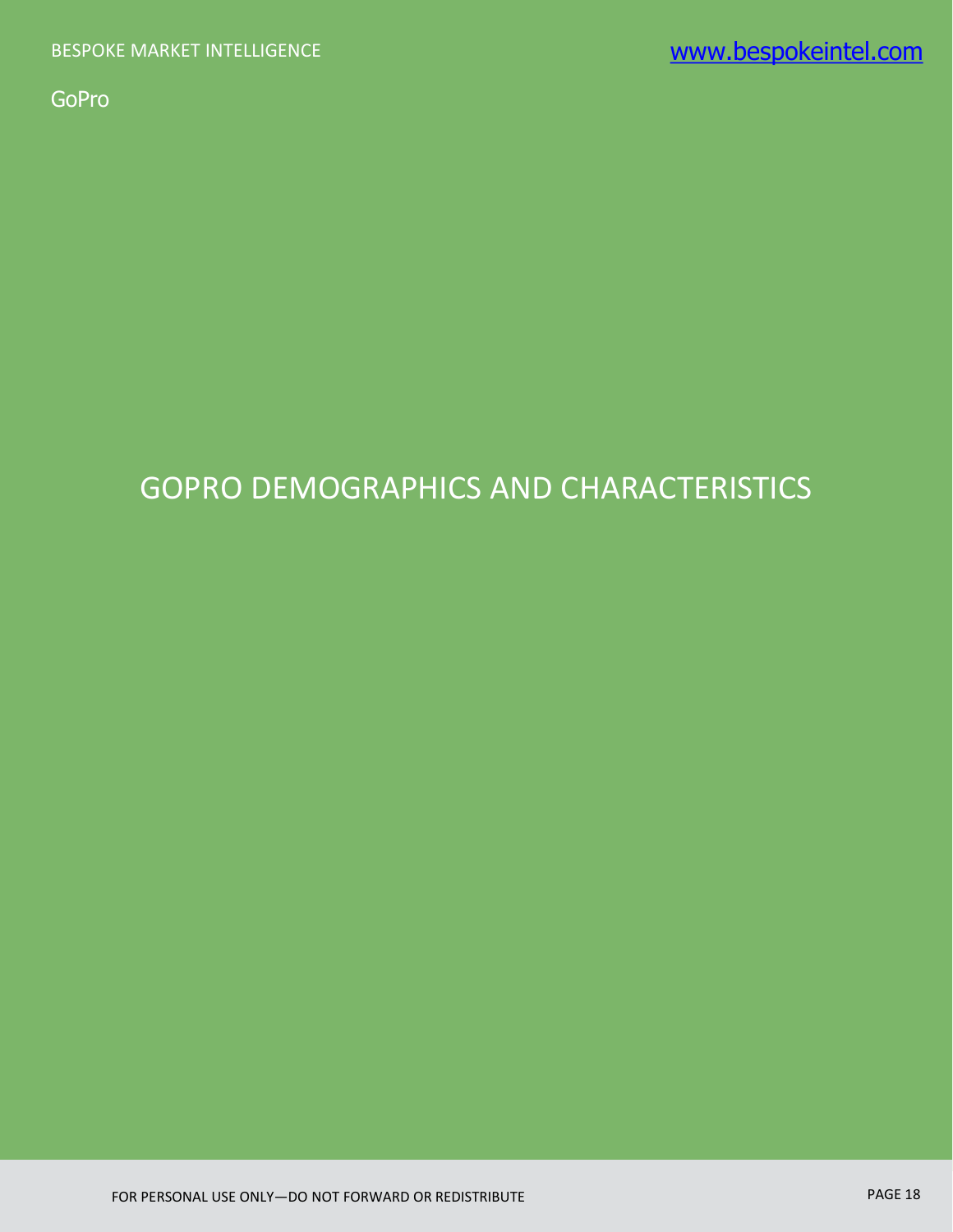#### DO YOU REGULARLY OR OCCASIONALLY PARTICIPATE IN THE FOLLOWING? (SELECT ALL THAT APPLY)

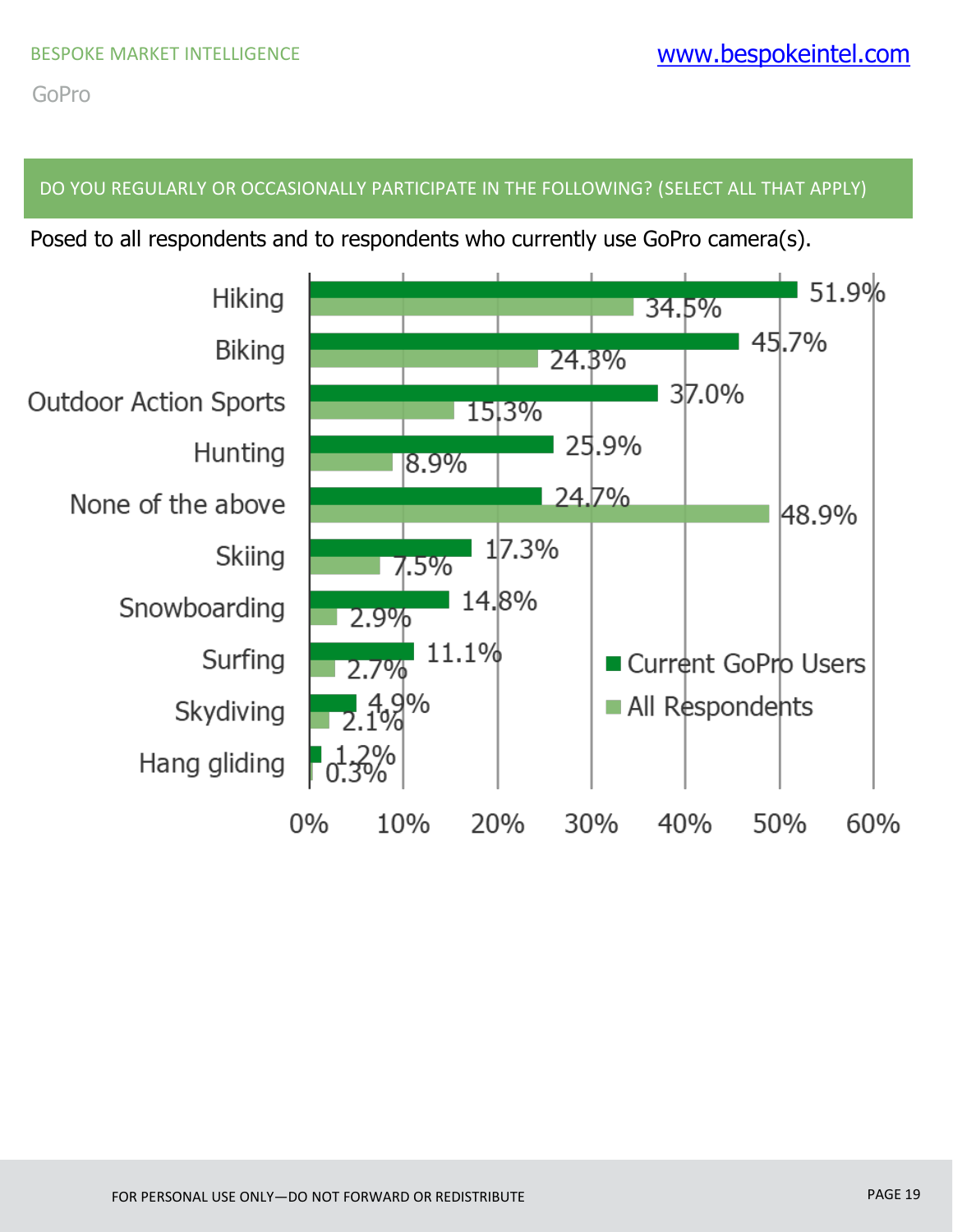#### HOW IMPORTANT IS TAKING PHOTOS/VIDEOS TO YOU IN YOUR DAILY LIFE?

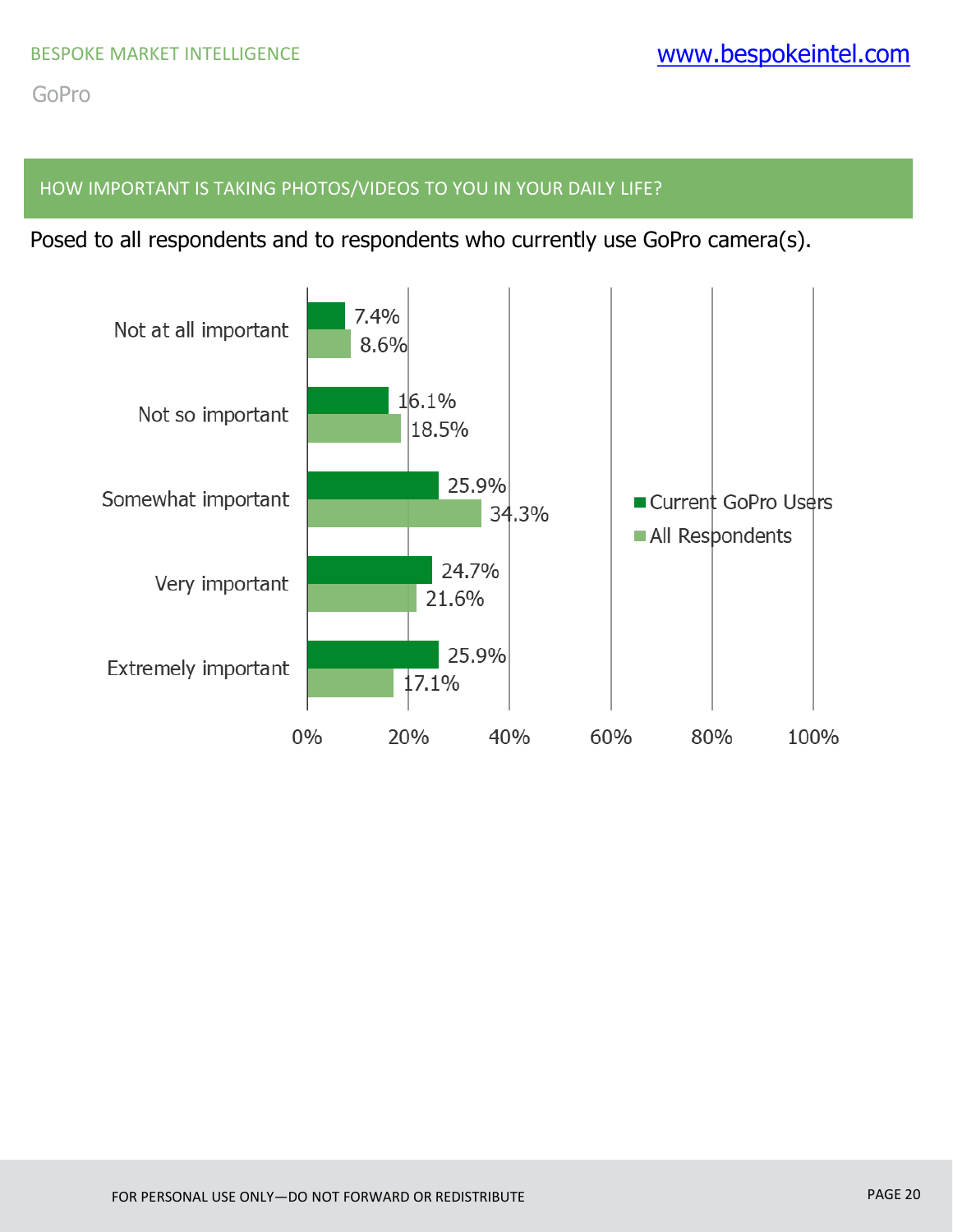#### HOW OFTEN DO YOU USE SOCIAL MEDIA APPS?

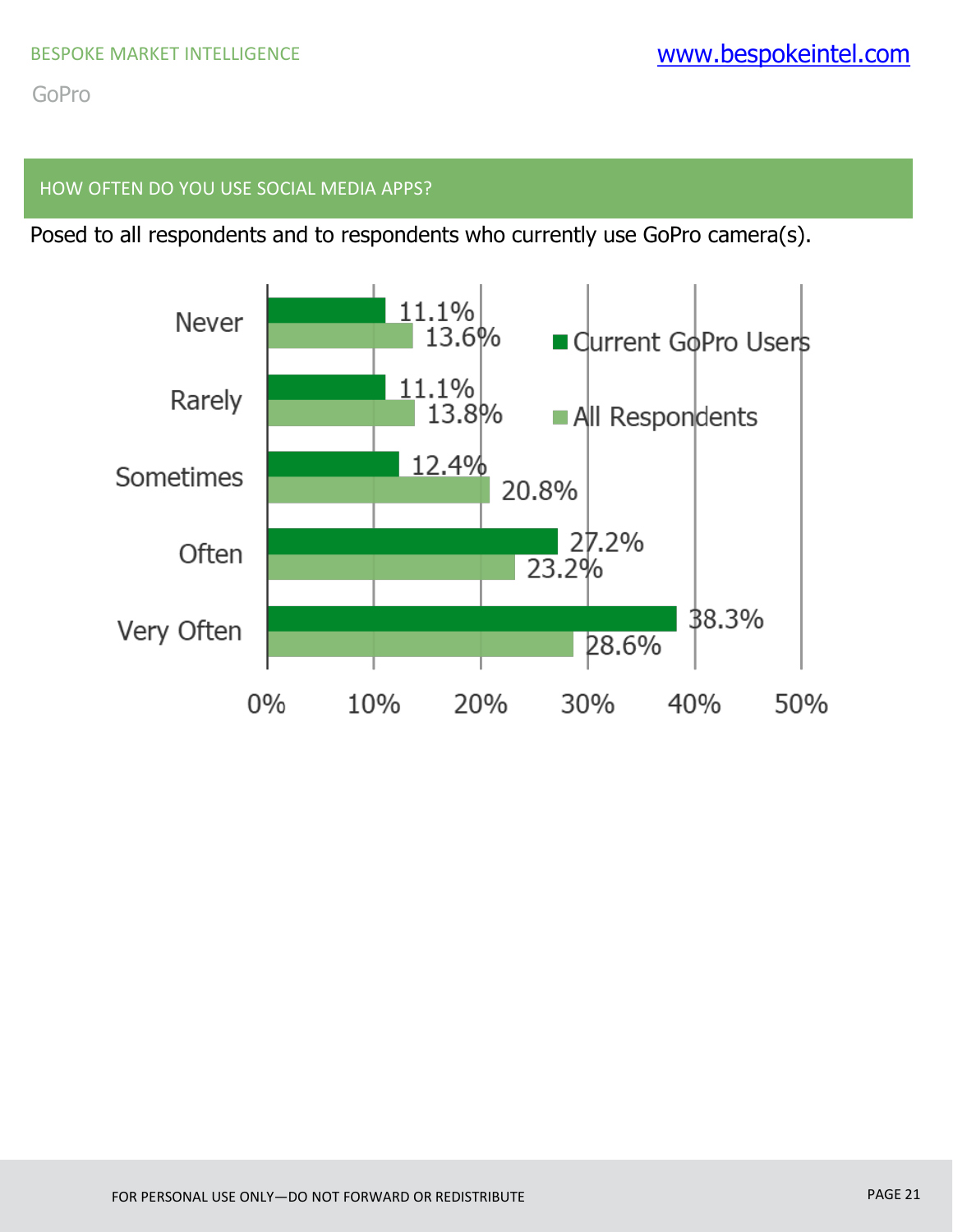## WHAT IS YOUR GENDER?

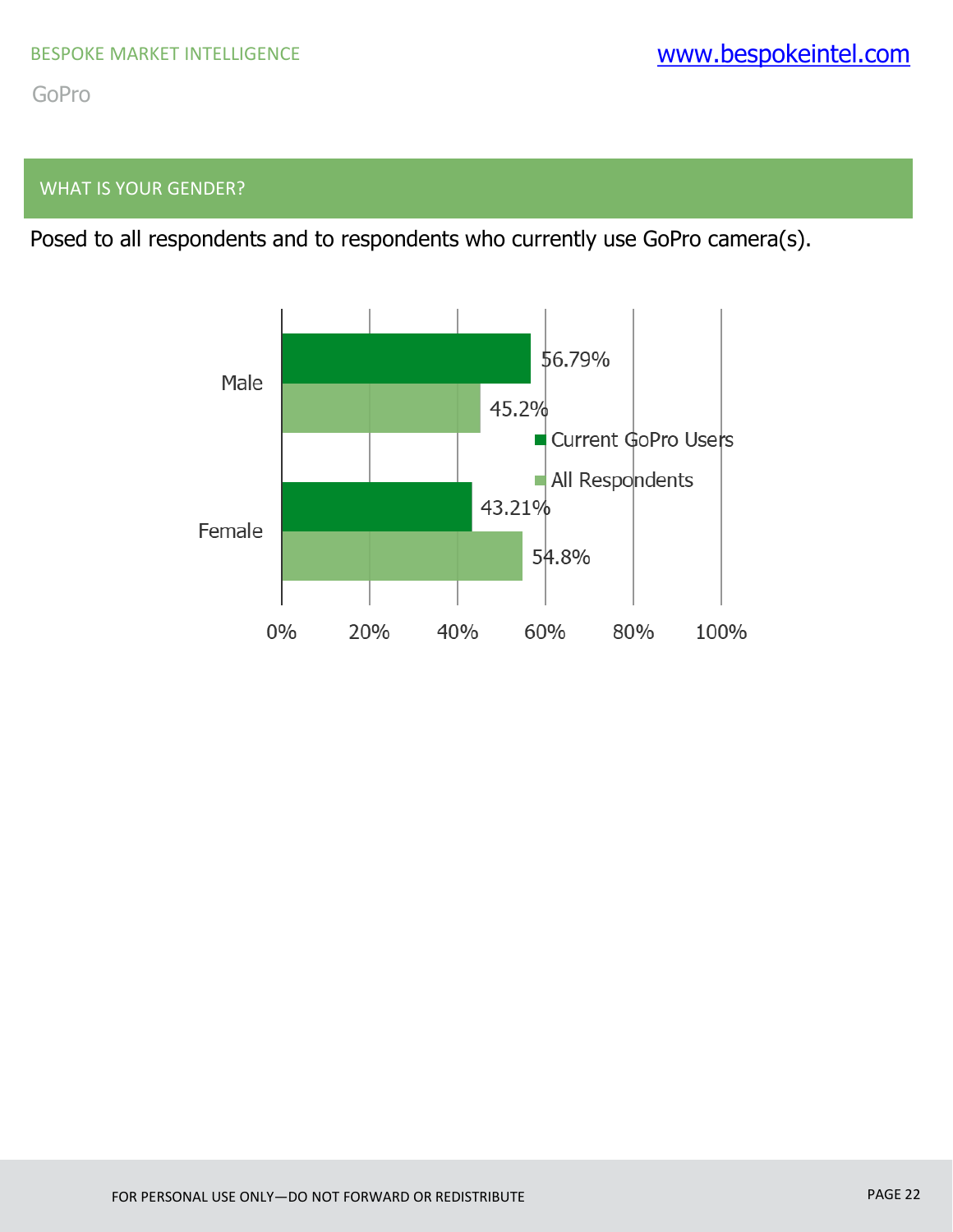## WHAT IS YOUR AGE?